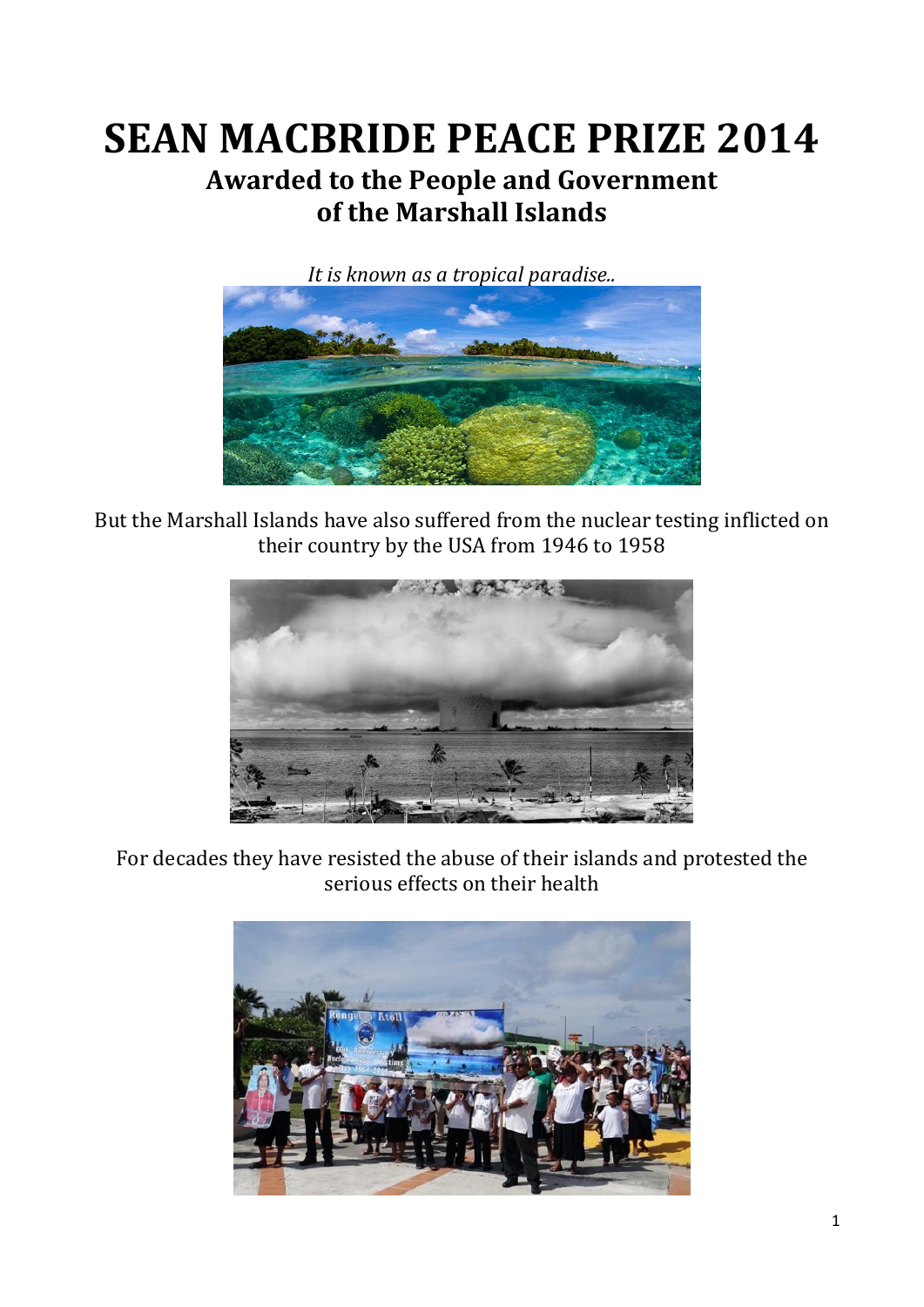# **Now the islanders have decided to take the nuclear states to court…**

*On April 24, 2014, The Marshall Islands filed unprecedented lawsuits in the International Court of Justice and U.S. Federal Court to hold the nine nuclear-armed nations accountable for flagrant violations of international law with respect to their nuclear disarmament obligations under the Nuclear Non-Proliferation Treaty and customary international law. Some 73 civil society leaders from 22 countries around the world have lent their support to the people and government of the Marshall Islands and the Nuclear Zero Lawsuits.* 

**For this courageous decision the International Peace Bureau will award them the 2014 Sean MacBride Peace Prize, given every year to a person or organisation that has made an outstanding contribution to peace, disarmament and/or human rights.** 

### **SEAN MACBRIDE**

These were the principal concerns of **[Sean MacBride](http://www.nobelprize.org/nobel_prizes/peace/laureates/1974/macbride-cv.html)**, the distinguished Irish statesman who was Chairman of IPB from 1968-74 and President from 1974-1985. MacBride began his career as a fighter against British colonial rule, studied law and rose to high office in the independent Irish Republic. He was a winner of the Lenin Peace Prize, and also the **[Nobel Peace Prize](http://www.nobelprize.org/nobel_prizes/peace/laureates/1974/)  [\(1974\)](http://www.nobelprize.org/nobel_prizes/peace/laureates/1974/)** – awarded for his wide-ranging work, which included roles such as co-founder of Amnesty International, Secretary-General of the International Commission of Jurists, and UN Commissioner for Namibia. While at IPB he launched the Bradford Proposals on World Disarmament, which laid the ground for the first UN Special Session on Disarmament, held in 1978. He also launched the MacBride Appeal against Nuclear Weapons, which gathered the names of over 11,000 international lawyers from all parts of the world, many of them at the very highest level. This effort paved the way for the World Court Project on nuclear weapons, in which IPB played a major role. This resulted in the historic 1996 Advisory Opinion of the International Court of Justice on the Use and Threat of Nuclear Weapons. MacBride died in 1988, and the Prize was established in 1992, IPB's centenary year.

### **THE AWARD**

The award is decided by the IPB Steering Committee. IPB members are welcome to make suggestions and provide background documentation on potential candidates. The Prize is a non-monetary one, consisting of a medal cast by the California-based company **[From War to](http://www.fromwartopeace.com/)  [Peace](http://www.fromwartopeace.com/)**: "We recycle copper from disarmed nuclear missile systems to create **[Peace Bronze](https://www.fromwartopeace.com/about-us/creating-peace-bronze.html)**, the most precious metal in our world".

### **THE INTERNATIONAL PEACE BUREAU**

The IPB is a global network dedicated to the vision of a World Without War. We are a Nobel Peace Laureate (1910), and over the years 13 of our officers have also been recipients of the Nobel Peace Prize. Our 300 member organisations in 70 countries, and individual members, form a worldwide community bringing together expertise and campaigning experience in a common cause. IPB has UN Consultative Status since 1977 and is the Secretariat of the NGO Committee for Disarmament (Geneva). Our main programme centres on **Disarmament for Sustainable Development**, of which the **[Global Day of Action on Military Spending](http://www.gdams.org/)** is a key part.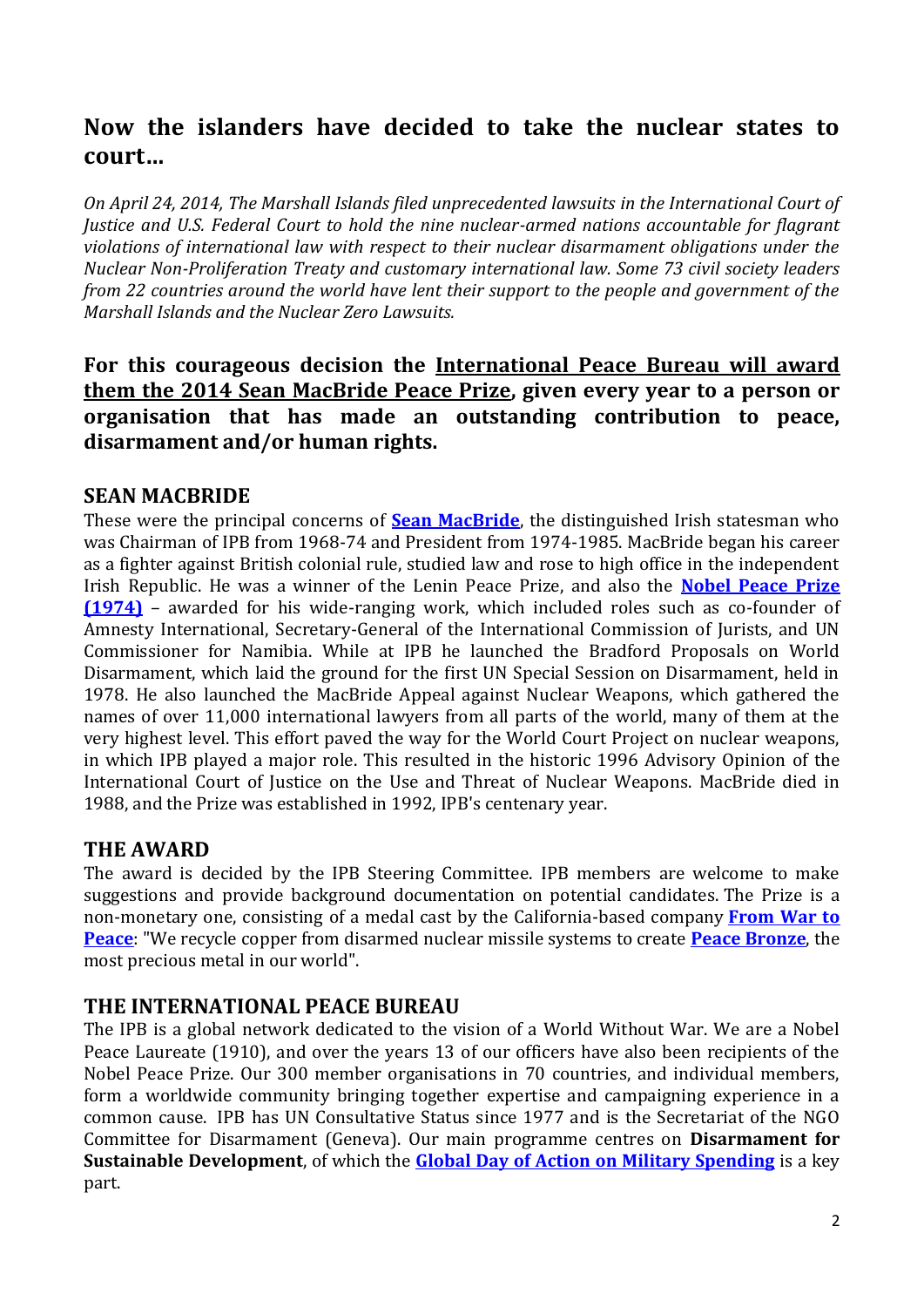# **Programme: MacBride Award Ceremony**

#### **Friday, 5 December 2014, 19.00 to 21.00**

Ballroom, Vienna University of Technology, Karlsplatz 13, 1040 Vienna *Event will be conducted in English without interpretation. Sections in German language possible. All are welcome*

**Facilitator**: Ingeborg Breines (IPB Co-President)

#### **Welcome**

- Prof.Dr.Helga Kromp-Kolp, Science & Environment Forum, Vienna Boku University
- Amb. Dr Erwin Kubesch, Austrian Foreign Ministry

**Film:** *Nuclear Savage: The Islands of Secret Project 4.1* -- Directed by Adam Jonas Horowitz (2011)

#### **Award of the 2014 Sean MacBride Peace Prize to the people and government of the Republic of the Marshall Islands**

#### **Special tributes:**

- Judge Christopher Weeramantry, former Vice-President of the International Court of Justice
- Alexander Göbel, performer
- Reiner Braun, IPB Co-President

**Presentation of the medal** to the representative of the Republic of the Marshall Islands

Acceptance speech: Tony de Brum, Foreign Minister

#### **Conclusion**

• Reiner Braun / Ingeborg Breines

#### Buffet





*IPB, 41 rue de Zurich 1201 Geneva Switzerland. Tel: +41-22-731-6429 [mailbox@ipb.org](mailto:mailbox@ipb.org) [http://www.ipb.org](http://www.ipb.org/)*